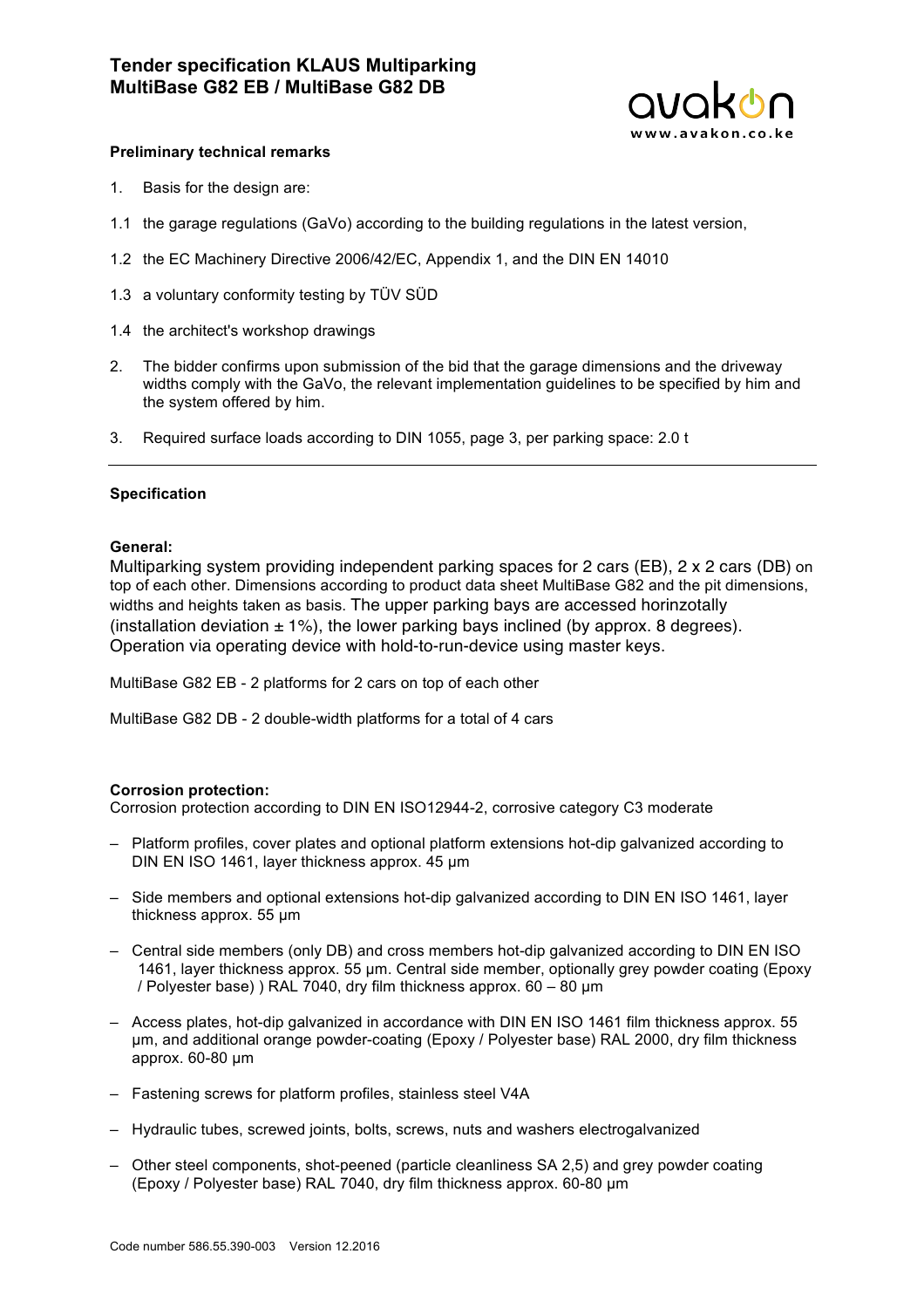# **Tender specification KLAUS Multiparking MultiBase G82 EB / MultiBase G82 DB**

### **Hydraulic unit:**

The hydraulic unit is used to drive several Multiparkers if they are arranged next or opposite (separated by the driveway only) to each other. The system is controlled with the control unit on for each Multiparker. The Multiparkers can be lifted or lowered together. The hydraulic unit installed is supported rubber-bonded metal. However, we still recommend separating the garage body from the residential house.

### **To be performed by the customer:**

- 1. Electrical supply to the main switch / Foundation earth connector: Suitable electrical supply to the main switch must be provided by the customer during installation. The functionality can be monitored on site by our fitters together with the electrician. If this cannot be done during installation for some reason for which the customer is responsible, the customer must commission an electrician at their own expense and risk. In accordance with DIN EN 60204 (Safety of Machinery. Electrical Equipment), grounding of the steel structure is necessary, provided by the customer (distance between grounding max. 10 m).
- 2. Safety fences:

Any constraints that may be necessary according to DIN EN ISO 13857 in order to provide protection for the park pits for pathways directly in front, next to or behind the unit. This is also valid during construction. Railings for the system are included in the series delivery when necessary.

- 3. Numbering of parking spaces: Consecutive numbering of parking spaces.
- 4. Building services: Any required lighting, ventilation, fire extinguishing and fire alarm systems as well as clarification and compliance with the relevant regulatory requirements.
- 5. Drainage:

For the front area of the pit we recommend a drainage channel, which you connect to a floor drain system or sump (50 x 50 x 20 cm). The drainage channel may be inclined to the side, however not the pit floor itself (longitudinal incline is available). For reasons of environmental protection we recommend to paint the pit floor, and to provide oil and petrol separators in the connections to the public sewage network.

6. Strip footings:

If due to structural conditions strip footings must be effected, the customer shall provide an accessible platform reaching to the top of the said strip footings to enable and facilitate the mounting work.

7. Marking:

According to DIN EN 14010, a warning that identifies this danger area must be placed in the entrance area that conforms to ISO 3864. This must be done according to EN 92/58/EWG for systems with a pit (platforms within the pit) 10 cm from the edge of the pit.

### 8. Wall cuttings:

Any necessary wall cuttings according to product data sheet MultiBase G82.

- 9. Operating device: Cable conduits and recesses for operating device see product data sheet MultiBase G82.
- 10. Concrete quality:

Floor and walls below the drive-in level are to be made of concrete (quality minimum C20/25).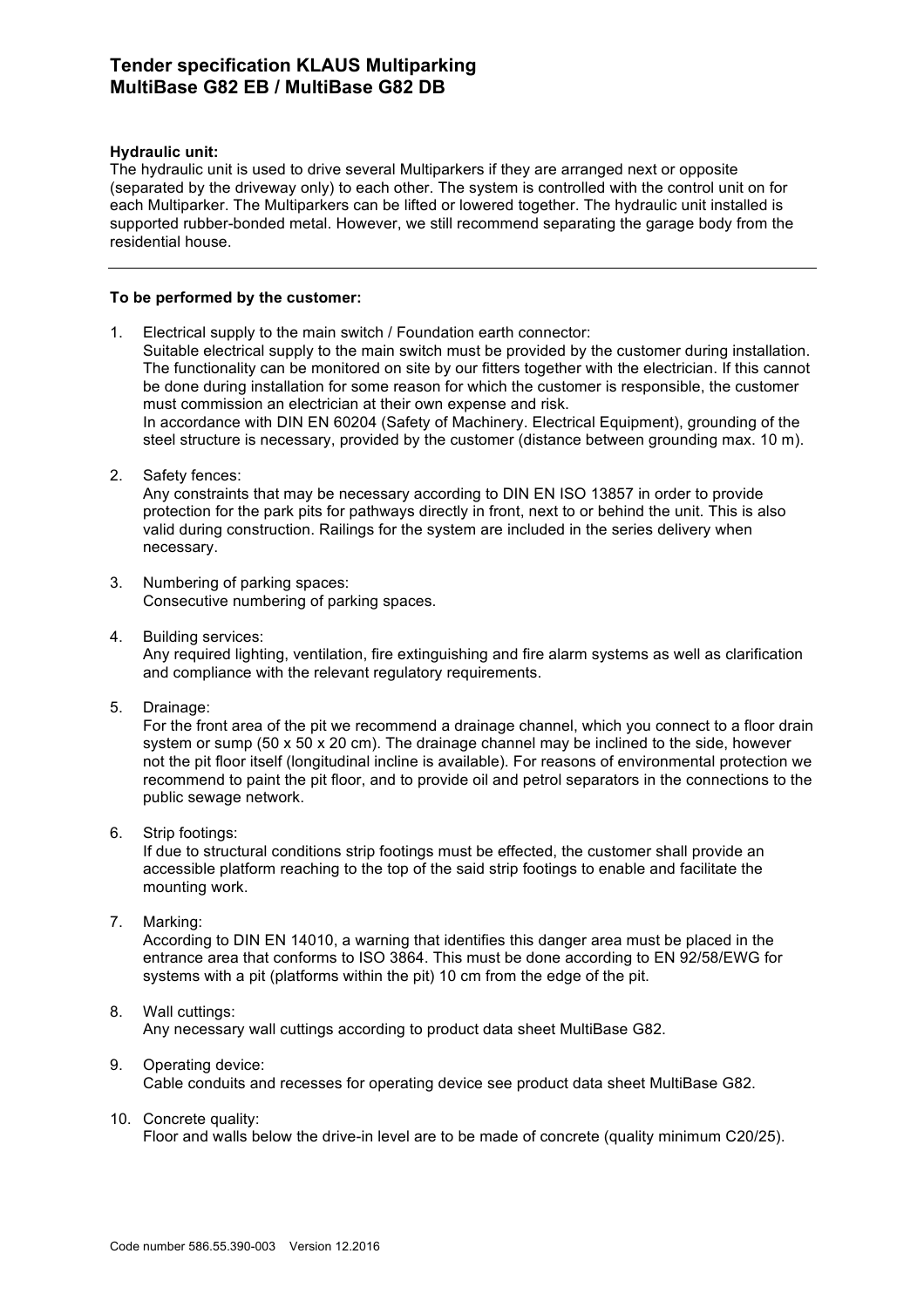# **Tender specification KLAUS Multiparking MultiBase G82 EB / MultiBase G82 DB**

Multiparking system for 2 cars MultiBase G82-165 EB

Multiparking system for 2 cars. Upper platform with horizontal accessing, lower platform with inclined accessing.

Pit depth: front: 170 cm, back 165 cm

Clearance: 295 cm If a higher ceiling height is available higher cars can be parked on the upper parking space.

Vehicle height: top: 150 cm (only limousine) bottom: 150 cm (limousine and station wagon)

Vehicle length: 500 cm

Usable platform width: 230 cm

Platform load: 2,0 t

incl. freight, unloading, installation incl. electrical wiring from lockable main switch incl. expert acceptance

Multiparking system for 4 cars MultiBase G82-165 DB

Multiparking system for 4 cars

Usable platform width: 460 cm

Otherwise as described for Multiparking system for 2 cars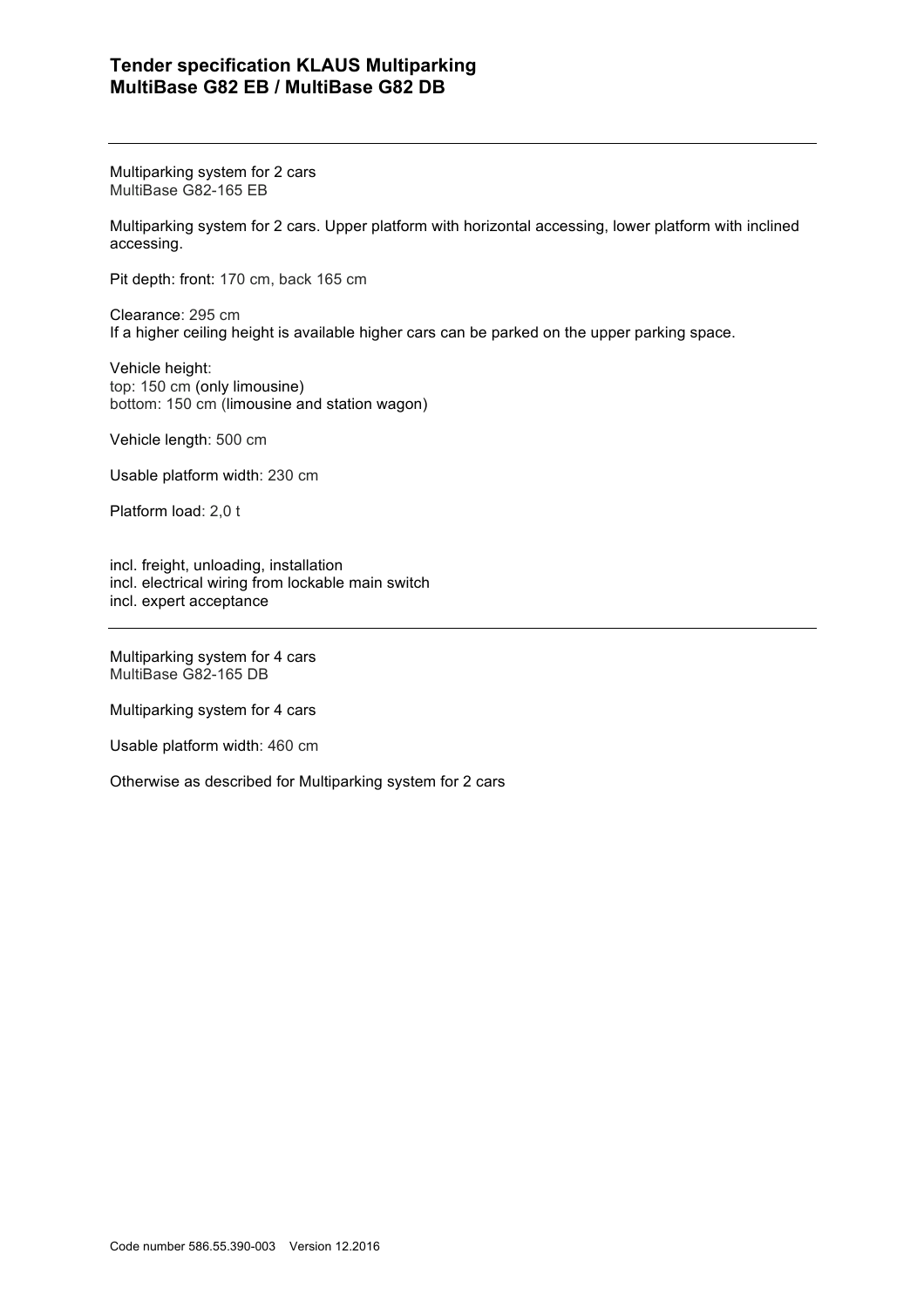### **Tender specification KLAUS Multiparking MultiBase G82 EB / MultiBase G82 DB**

Hydraulic unit, low-noise

Option:

Extra costs for KLAUS MultiBase G82-185 EB (car height at bottom up to 170 cm)

– Dimensions acc. to manufacturer specifications –

Option:

Extra costs for KLAUS MultiBase G82-185 DB (car height at bottom up to 170 cm)

– Dimensions acc. to manufacturer specifications –

Option: Extra costs for KLAUS MultiBase G82-195 EB (car height at bottom up to 180 cm)

– Dimensions acc. to manufacturer specifications –

Option: Extra costs for KLAUS MultiBase G82-195 DB (car height at bottom up to 180 cm)

– Dimensions acc. to manufacturer specifications –

\*Optional position\* Extra costs for larger platform width \_\_\_\_\_\_\_\_ cm

\*Optional position\* Extra costs for increase of platform load to 2.6 t, upper or lower parking space, EB system

\*Optional position\* Platform coating in AluLongLife

\*Optional position\* Platform coating in EasyWalk